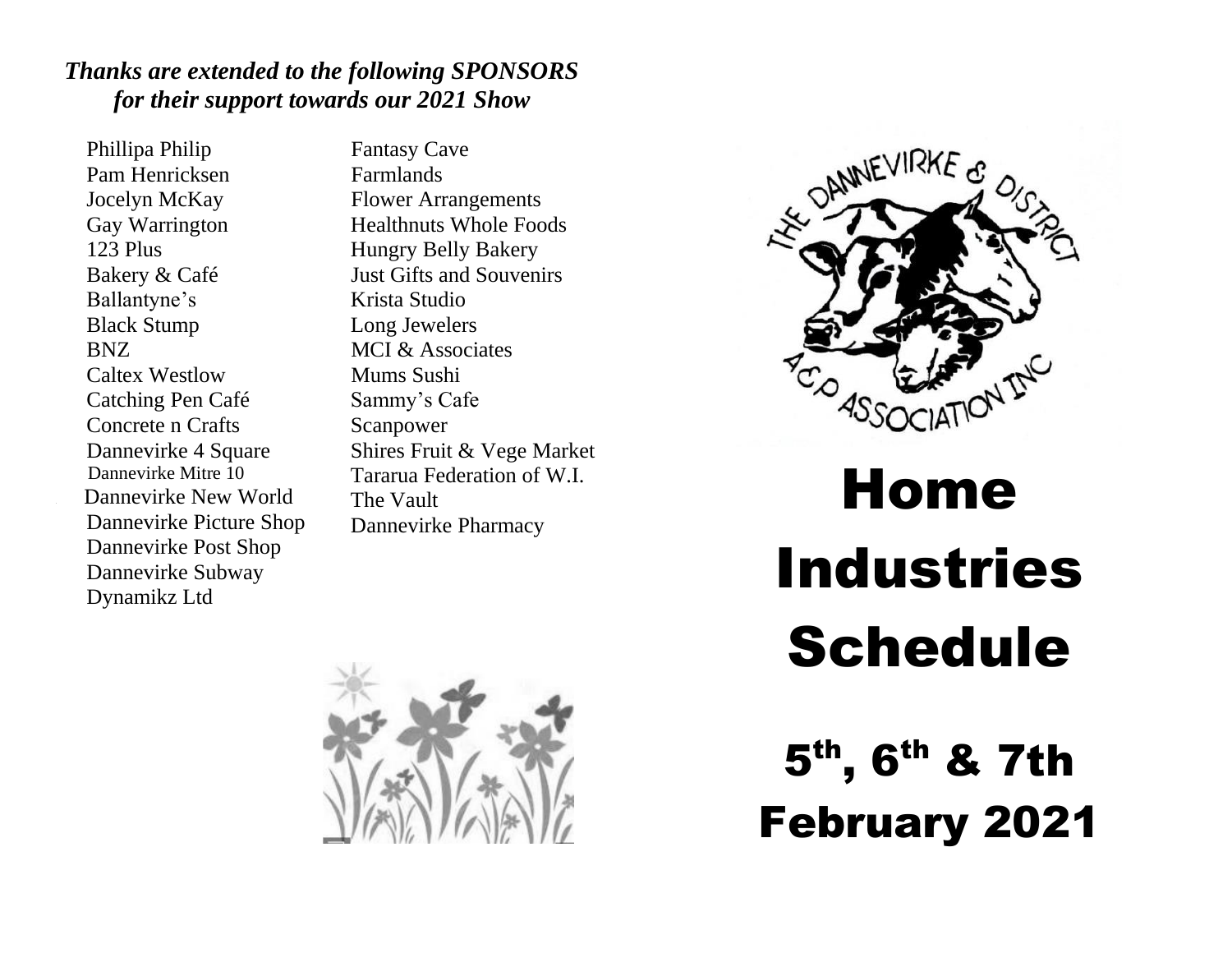# **HOME INDUSTRIES SCHEDULE**

# **5 th, 6th & 7th February 2021**

# **Open to all Exhibitors**

- 1. Mrs J Warrington Trophy. (most points – Cooking and Preserves Section)
- 2. Mrs Edith MacGibbon Perpetual Cup (to Organisation for gaining most points for Hand Knitting, Sewing and Handcraft)
- 3. Buchanan Cup (for Fruit Cake)
- 4. Grant Cup re-donated by Miss M Bernsten (for Bread)
- 5. Mrs A Wilkinson Perpetual Trophy (for most points in Handwork and Cooking)
- 6. H I Hunter Tray (for most points in Cooking, Handcraft and Vegetable Sections)
- 7. Mrs H Cullum Cup (highest points in Handcraft in the Court Section)

# *NO ITEMS TO BE UPLIFTED BEFORE 4PM SATURDAY*

## **TROPHIES TO BE PRESENTED 3.30 p.m. SATURDAY AT THE HOME INDUSTRIES HALL**

#### **Judging will commence at 5 p.m. Thursday**

Home Industries & Decorated Courts Show Meeting to be held the first Tuesday in April at 10.00am

# **DECORATED COURTS**

# **THEME: "A Country"**

ENTRY FEE: \$8 to be paid at Showtime.

Court to be booked by 30 November 2020 Phone (06) 374 5885 – Mrs Phillipa Philip.

WINNERS TROPHY – S.H.B. Federation of C.W.I. Perpetual Cup.

Courts to consist of the following 7 items – accessories allowed. BAKING - 1 Entry OPTIONAL - 6 Different Items (may include floral if wanted)

#### MAXIMIUM POINTS  $-100$  10 each item  $-30$  for presentation

#### **RULES:**

- 1. Open to Individuals or Organisations.
- 2. Home Industries Hall will be open on Thursday for competitors to prepare their Courts.
- 3. PLEASE record clearly on score card each item for judging.
- 4. All cooking to be covered, example glad wrap, see through containers. Cakes will be placed in original state after judging.
- 5. Items to be judged once only, and must not have appeared in a Court before.
- 6. Hall will be closed 5 p.m. for judging. Points awarded will be available to competitors on Friday.
- 7. When using area for floral arranging please tidy up afterwards.
- 8. Judging of Floral and Presentation will take place Thursday evening.
- 9. Hall will be open to the Public 10 a.m. Friday.
- 10. Advise stewards if floral work needs watering each day.
- 11. Named Theme should appear in title given for Court.
- 12. Competitors make sure when it states Baking in Court BE SURE that it is baked in the oven and not on top of the stove.
- 13. TIPS: Make sure that when gate is closed, and locked, all items can be viewed clearly.
- 14. Doors shut at **4.00p.m**. Saturday to enable exhibitors to dismantle their courts.
- 15. Please leave Courts in clean condition, removing all tacks, nails etc.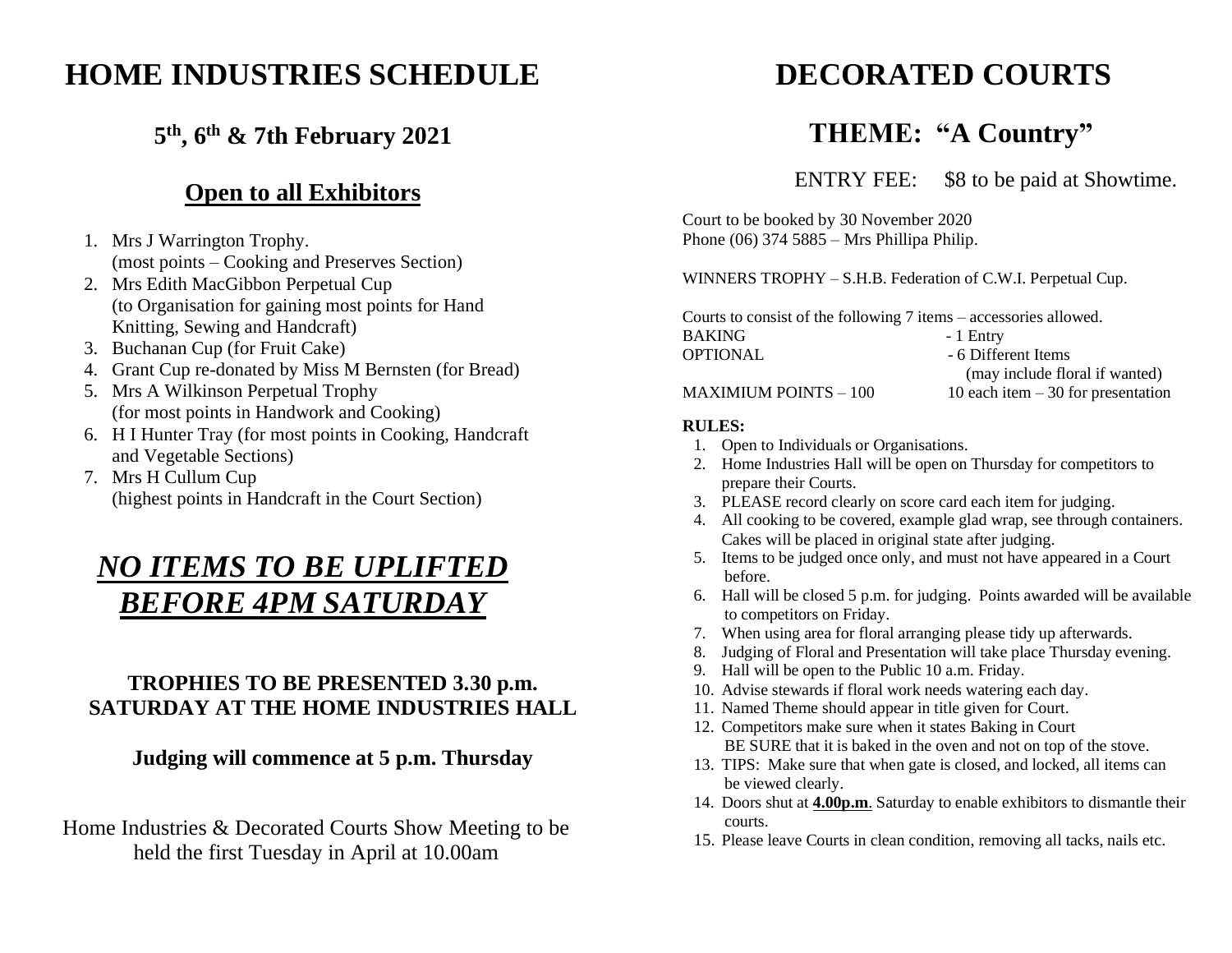# **VEGETABLES**

85. COLLECTION up to 5 varieties (1 of each except when peas or beans 4 of each)

**PRESENTATION COUNTED – A SMALL TRAY OR BASKET ACCEPTABLE**

# **FLOWERS**

(Vase is not Judged)  **2 Entries Per Person**

- 86. 1 SINGLE BLOOM PRESENTED IN A VASE
- 87. 1 MULTIPLE BLOOM PRESENTED IN A VASE

# **CHILDREN'S CLASSES PRIMARY SCHOOL 5 – 7yrs & 8 – 12yrs**

- 88. VEGETABLE CREATION
- 89. 3 x PIKELETS
- 90. DECORATED GINGERBREAD MEN
- 91. LEGO, DUPLEX, KINEX OR MECCANO TYPE BUILDING BLOCKS
- 92. SAND SAUCER
- 93. FLOWER ARRANGEMENT Own Choice
- 94. HANDCRAFT

#### **NOTE:**

 **Any enquiries regarding the Home Industries Schedule Please phone Mrs Phillipa Philip (06 374 5885)**



**ENTRY FEE:** \$1 GST inclusive, Children 50c. **ENTRIES:** Received between 9.30 a.m. to 4.00 p.m. **THURSDAY** IN THE HOME INDUSTRIES HALL

Entry fees for Home Industries Section **do not** include entry fee into grounds.

| Become a member of the Dannevirke & District A & P |        |         |  |  |
|----------------------------------------------------|--------|---------|--|--|
| Association:                                       | Single | \$15.00 |  |  |
|                                                    | Family | \$30.00 |  |  |

- Please state if a member of any Organisation, Branch or Club so that points can be awarded for the Edith MacGibbon Cup.
- The Association will not themselves be responsible for any loss or damage to entries. (Rule 21)
- Any Entry that has won a first prize at this Show is not eligible to enter.
- None of the Exhibits to bear distinguishing mark or brand.
- **•** Infringements of this Rule will disqualify.
- Doors shut at 4.00 p.m. Saturday to enable competitors to collect their exhibits.
- The Hall will be open to the Public from 10 a.m. Friday
- If necessary the Committee has the right to alter the Schedule and times.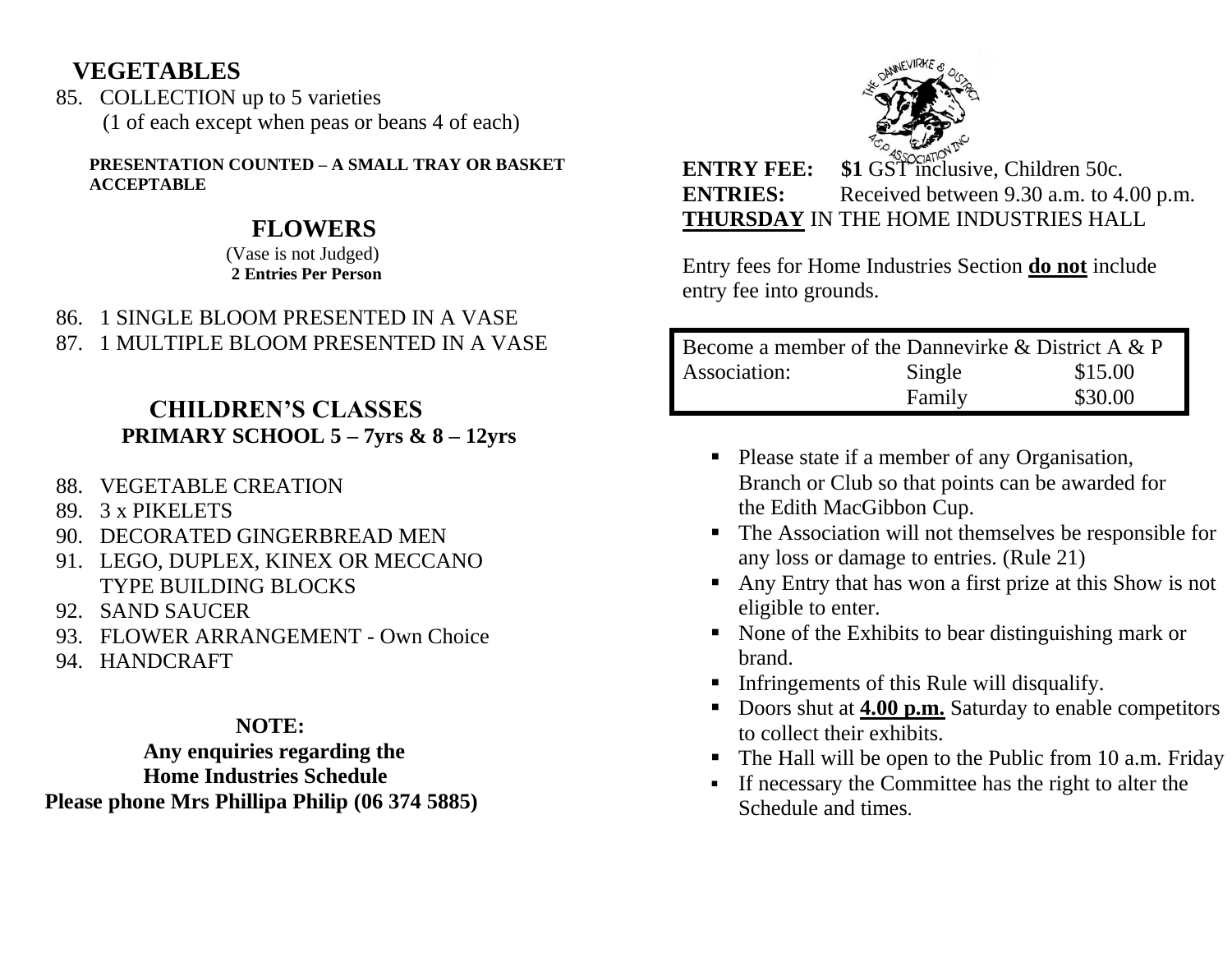# **COOKING**

#### **One Entry per Exhibitor in each Class (number) Cooking**

**NOTE:** No Packet Cake Mix to be used

Exhibitors to supply own clear Plastic Bags & Paper Plates or Flat Firm Boards or Trays to preserve cooking during Show

- 1. MACHINE MADE PLAIN BREAD
- 2. FRUIT CAKE
- 3. BANANA CAKE (square tin) (ICED)
- 4. FRUIT AND NUT LOAF
- 5. 3 x UNCOOKED SLICE
- 6. 3 x BAKED SLICE
- 7. CARROT CAKE
- 8. SULTANA CAKE (square tin)
- 9. SPONGE SANDWICH (no filling, round tin)
- 10. MELTING MOMENTS
- 11. 3 x CUP CAKES
- 12. 3 x PIKELETS
- 13. 3 x CONFECTIONERY
- 14. 3 x PLAIN SCONES
- 15. 3 x ANZAC BISCUITS
- 16. 3 x SHORTBREAD
- 17. 3 x SWEET MUFFINS



# **HANDKNITTING Two Entries per Exhibitor**

- 69. NATURAL SPUN ITEM
- 70. BABY'S HAT
- 71. BOOTIES
- 72. BABY'S SINGLET
- 73. MATINEE JACKET
- 74. 3 PIECE BABY'S SET 3PLY OR 4PLY e.g. Hat, Booties & Matinee Jacket
- 75. CHILDS CARDIGAN OR JERSEY DOUBLE KNIT
- 76. CHILDS GARMENT MULTI COLOURED (SEPARATE COLOURS) DOUBLE KNIT – UP TO 10 YEARS
- 77. CHILDS JACKET WITH HOOD IN DOUBLE KNIT
- 78. ADULTS HAT
- 79. ADULTS JERSEY OR CARDIGAN 10 or 12 ply
- 80. GARMENT AS 4PLY (LABEL TO BE ATTACHED)
- 81. KNITTED RUG ANY MEDIUM
- 82. SOFT TOY SIMPLE TRIMMING
- 83 TEA COSY
- 84. ANY OTHER ITEM NOT OTHERWISE STATED



# **NOTE:**

There is to be a Home Industries Raffle

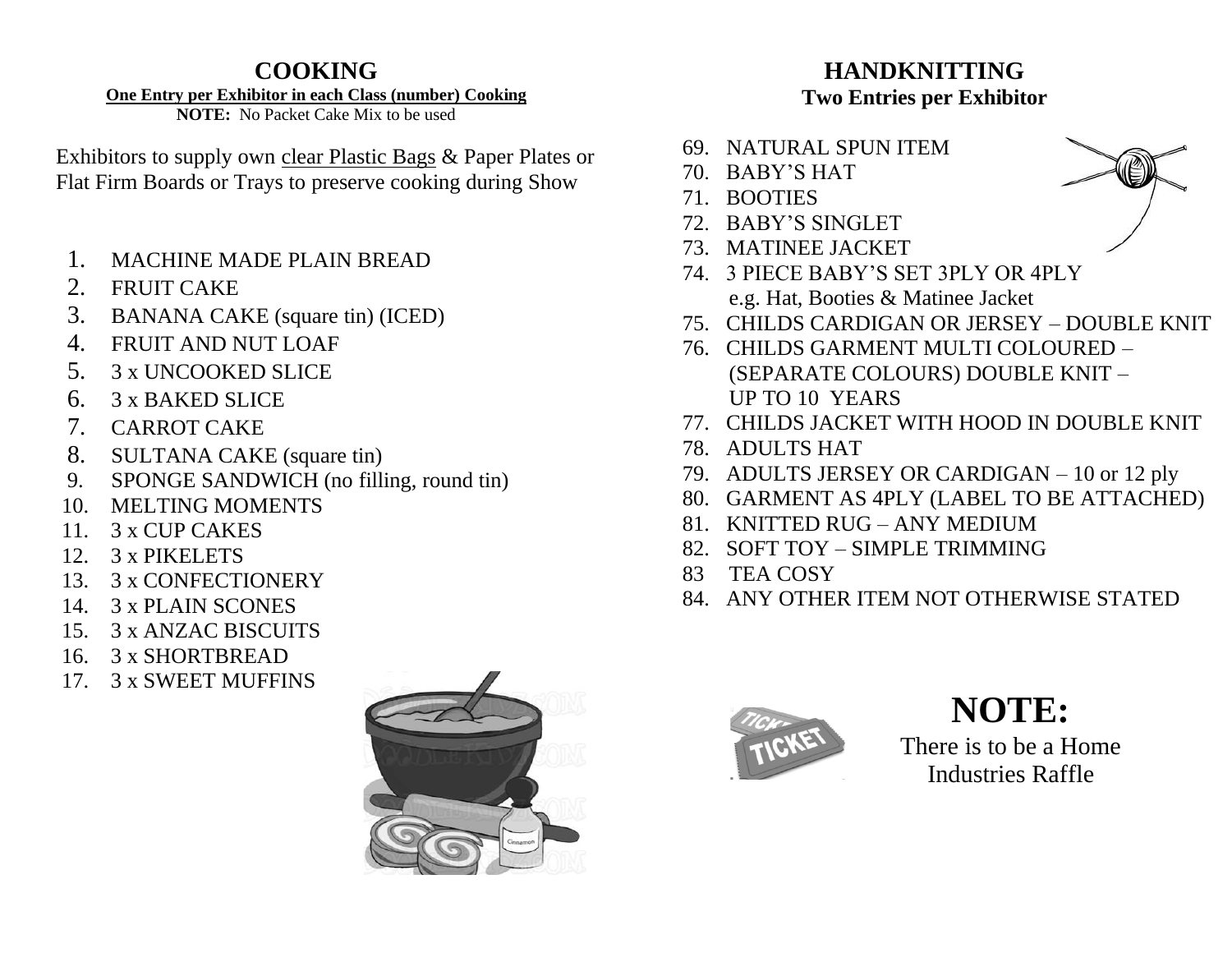# **CROCHET Two Entries per Exhibitor**

- 61. ITEM WITH CROCHET EDGING
- 62. CROCHET PEGGY SQUARE (Wool, no larger than 20cm Square)
- 63. CROCHET TABLE CENTRE
- 64. RUG
- 65. BABY GARMENT
- 66. ANY ITEM IN WOOL
- 67. DOILEY

## 68. ANY OTHER ITEM NOT OTHERWISE STATED







#### **CHOCOLATE COOKERY One entry per Exhibitor In Each Class**

Chocolate Cookery Products which shall be awarded for the most points in Classes 18-22. (First, Second and Third Placing). No Cash Prize Money

- 18. CHOCOLATE CAKE (Plain, iced, no ring tin)
- 19. 3 x TRUFFLES
- 20. 3 x CHOCOLATE (cocoa) MUFFINS
- 21. 3 x KIWI CRISPS (CHOCOLATE CHIP)
- 22. 3 x AFGHANS

# **PRESERVES**

### **One Entry per Exhibitor In Each Class**

**NOTE:** Labels to be placed on Jars

| 23. RELISH                                         | $(1$ jar)            |
|----------------------------------------------------|----------------------|
| 24. CHUTNEY                                        | $(1$ jar)            |
| 25. FRUIT                                          | $(1$ jar)            |
| 26. 1 JAM                                          | $(1$ jar)            |
| 27. JAR FRUIT CURD eg: Lemon, passionfruit (1 jar) |                      |
| 28. MARMALADE                                      | $(1$ jar)            |
| 29. PICKLES (eg including onions)                  | $(1$ jar)            |
| 30. ANY SAUCE                                      | $(1 \text{ bottle})$ |

- 31 BEETROOT (1 jar)
- 
- 



- 
- 
-